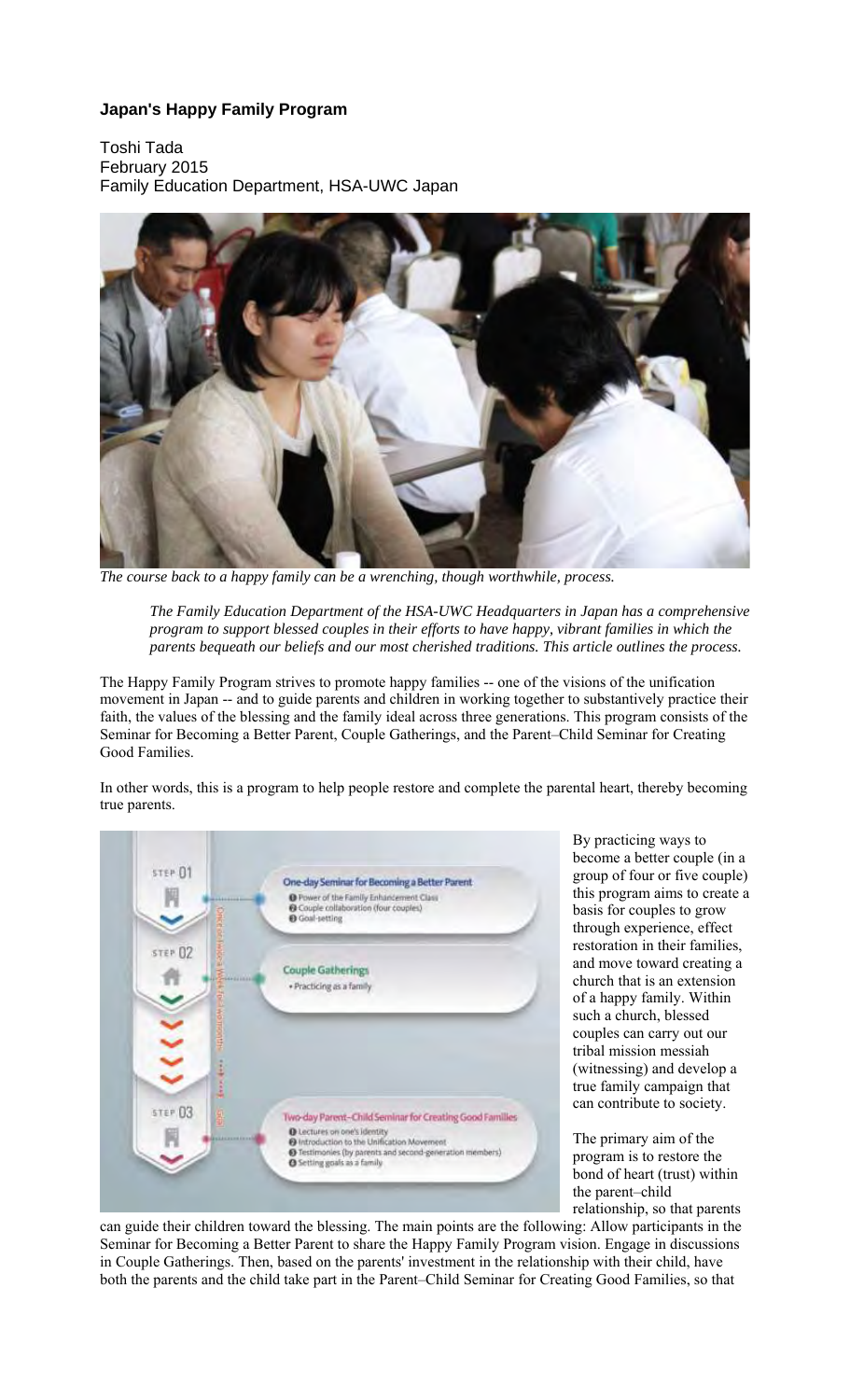as a family they can make a fresh start.

#### **The parents' seminar**

The Seminar for Becoming a Better Parent identifies problems within a family as common problems within the church and society that we need to address. Dealing with these problems communally, with mutual support, helps participants build awareness and a mind-set that the underlying purpose of relating to their child is to restore the original parent– child relationship. The program encourages parents not only to engage their children head-on but also to set goals for improving their spousal relationship, so that they can show their children substantive happiness in a couple, thereby encouraging their children to go to the blessing.



#### **Aspects of true parenthood**

How long should a parent continue to raise his or her child? Childrearing is for the benefit of not only the child but also the parents. Within the family, parents develop and gradually embody the four great realms of heart. Only when that process is complete are they true parents. Childrearing continues until their child certifies that his or her parents are true parents.

I will introduce four aspects of becoming a true parent. First, is making sure the parents' love reaches the child, which means deepening the give-and-take action. Loving one's child and having that parental love reach the child are two separate things. In most cases, the parents' love does not reach the child. Consequently, in many cases all manner of walls and crevices form between parent and child. Ensuring that your love reaches your child is essential. The second aspect of becoming a true parent is creating an environment in which your child can grow. Children are simultaneously the subject-partner when it comes to growing up and the object-partner when it comes to being raised. The parents are the subjectpartner when it comes to "raising a child." That a parent grows toward a certain goal is the third aspect. By goal, I am referring to the aim of becoming a true parent that embodies the four great realms of heart. The fourth aspect is having a purpose in the family. Building relationships within your family assuring that all the members in your family can talk about what kind of family they want to create is important.

Practicing three points is essential to succeeding in these four aspects of becoming a true parent. First, you must believe that your child is God's child. Second, all members of the family should engage in empathic listening within the family. Third, you must recognize that the child holds the answer to the problem.

The purpose and goal of the Happy Family Program is to build trust between the parent and child, encourage participants to hold family meetings, and for the members to engage in volunteer service activities as a family. By doing so, I believe they can become families that are owners over the mission of tribal messiahs.

Participants learn these points through the parental seminars and are encouraged to implement what they have learned.

### **Collaborative couples**

Four to five couples form a group for two months, meeting once or twice a week. There, each couple tells the group what they did with their child and empathizes with the achievements of the other couples, while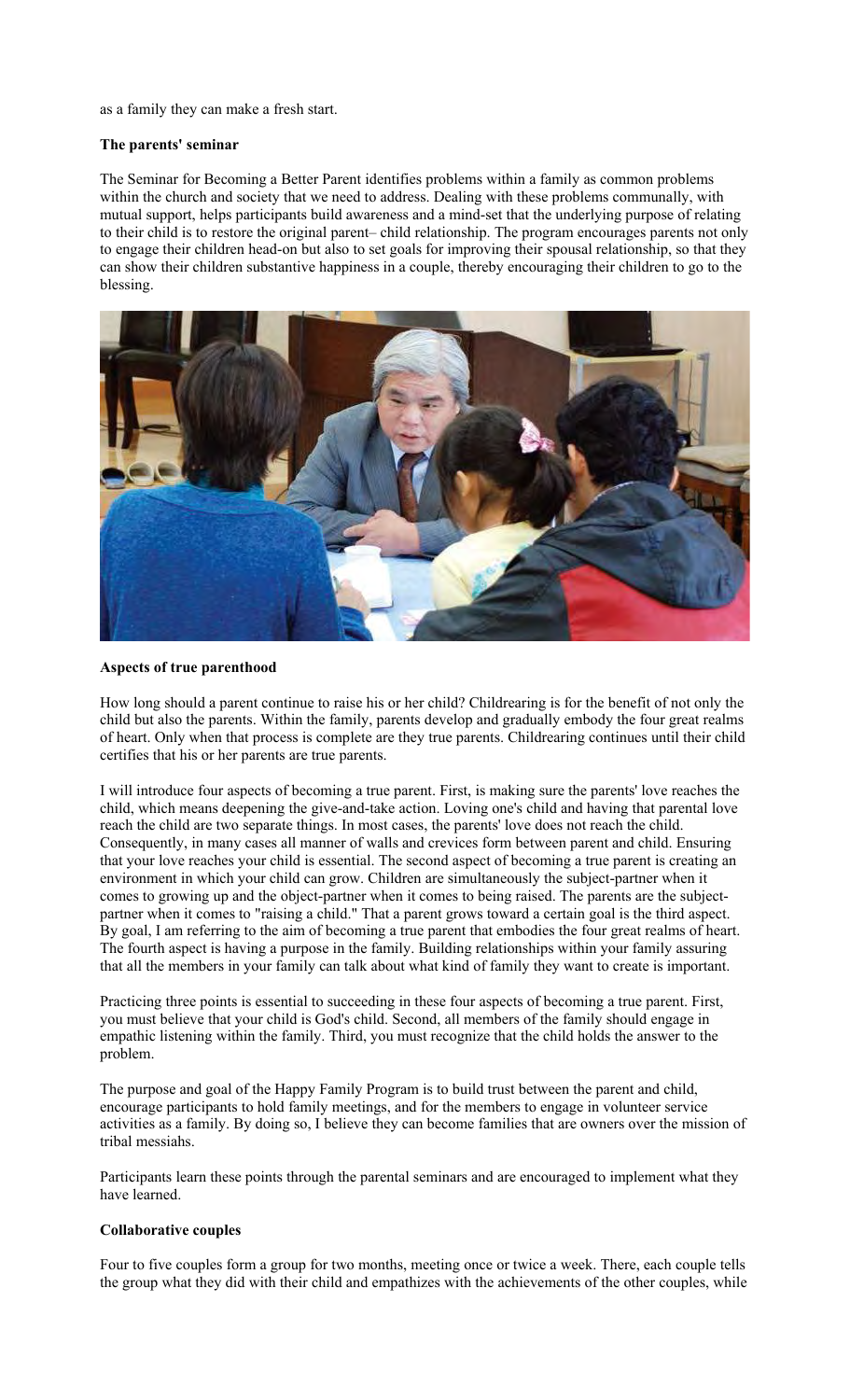encouraging one another, resetting their goals and helping one another to grow to become true parents. The goal of this program is to build trust among the couples so that they can talk to one another and to allow participants to see and actually feel that they have grown closer to becoming a true parent. Members of this group pray for one another and pray that the child or children join the couples in the parent–child seminar and later go to the blessing. Participants continue to help each other until their last couple gathering, with their minds set on participating in the parent–child seminar.

After two months, participants discuss whether to continue holding these Couple Gatherings. Some choose continuing meeting once a month or otherwise depending on their circumstances. We ask the leader of the group of couples to be more a facilitator and contact person than somebody dictating what to do. Essentially, the leader should not force his or her opinion on others. The leader is in a position to praise the accomplishments of each participant and encourage others to identify with the underlying heart. Members speak to the group about incidents in their family that touched their hearts or left an impression and they empathize with one another.

# **Practicing as a family**



Merely thinking about creating a happy family is not enough; practicing love within the family is important. In order to win the trust of your children, what actions should you take? You might do many things, but here I would like to suggest three things you can do.

People say that a child cannot choose his parents nor can parents choose their children. No matter what kind of person your child is, God entrusted that child to you. Even if your child cries, complains or badgers you about something, you should always remember that God entrusted you with this child and speak to the child with that in mind. (Once again) your child is God's child.

Every childrearing book states that the parent must change. How can a parent change? Parents usually try to change their children's behavior. They try to force their

children to study or to force them to go to church. Parents try multitudinous ways to change a child's behavior. Yet, the more they try, the less likely the child is to change. In some cases, parents begin to develop a negative impression of their own child, which defeats the effort in the end. Some may ask what they, as a parent, should do to change.

Instead of trying to change your child's behavior, you should first genuinely try to understand your son or daughter. Children are champions when it comes to discerning the motives of a parent. They will immediately sense your motive in trying to understand them. You will see that your love is actually reaching them, and the children will realize on their own that they need to change their behavior.

Parents love all their children. When, then, does your love actually reach your children? Children feel their parents' love when they sense that their parents understand them. Hence, I encourage you to listen to your children and hear what they are saying. If you open your heart and strive to understand what your child is saying and how he feels when he talks to you, your child will find joy and feel your love. When that occurs, your child will come to have a more positive outlook. Increasing the capacity of your children's hearts requires listening to them and empathizing with them.

Try practicing empathic listening with other parents. Two people should form a pair. One person will practice empathic listening while the other talks about the seminar, reflectively. Each person has four minutes to talk and to listen. If you practice this enough, you will gradually learn how to listen empathically.

Aside from these three techniques that I just introduced, there are other techniques such as "removing the nail in your heart," "pressing the pause button," "getting off the emotional train," "leading a life that increases the balance in your 'trust' account," "accepting your family as it is," and "loving each person."

#### **The parent–child seminar**

Once you have practiced in your family what you have learned through the Couple Gatherings and have restored to a certain extent trust between you and your child, we recommended that you and your child participate in the two-day Parent- child Seminar for Creating Good Families. The purpose is to improve the parent–child relationship, increase trust in the church, and reinforce hope in the blessing. One of its features is having other second-generation members give three types of testimonies -- a testimony on when they found their faith, one on the joy they felt when receiving the blessing, and one on their